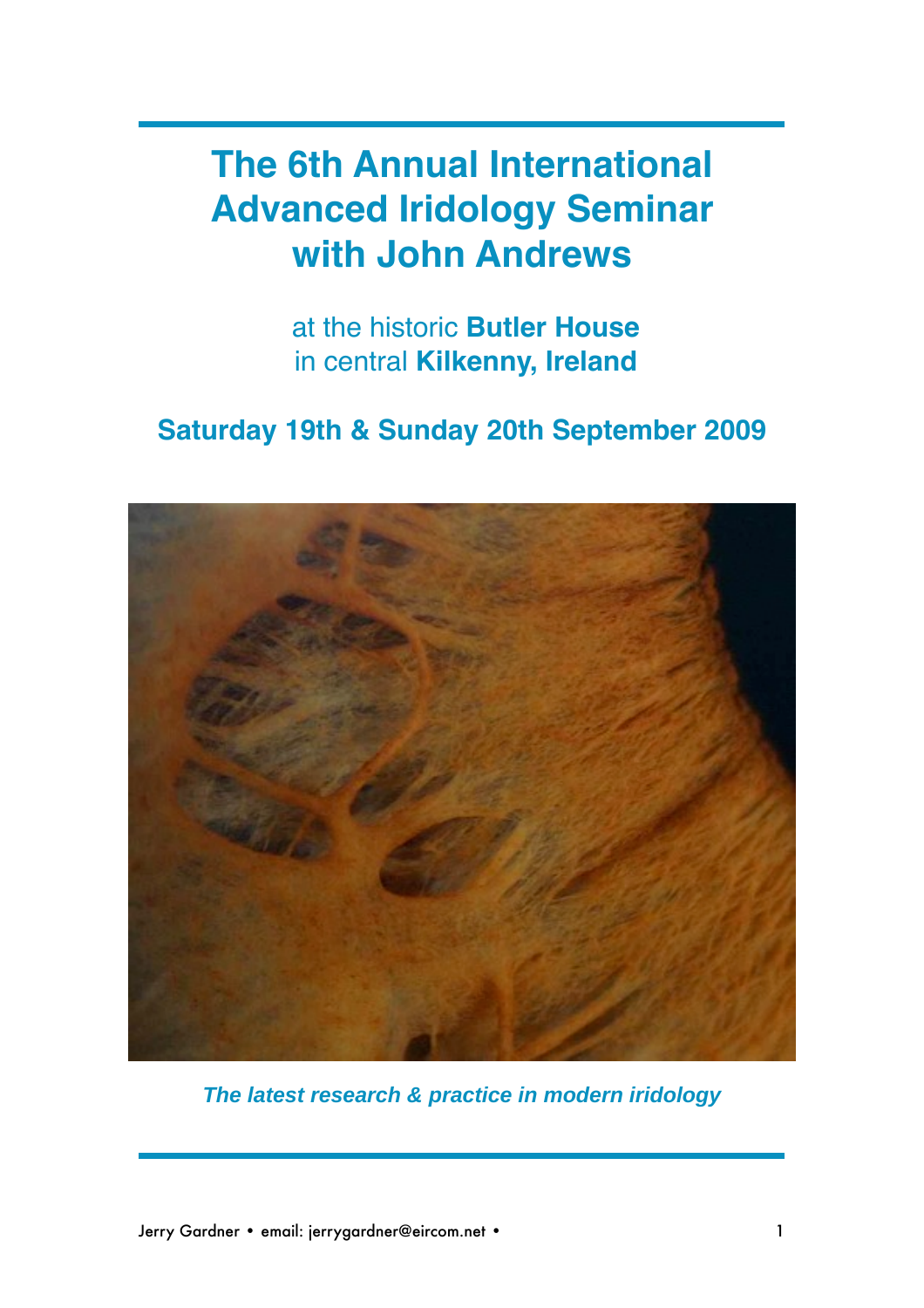**The Main Topic - Chronic Fatigue, Immune & Inflammation Modulation Research & Illustrative Modern Iridology Case Histories Saturday 19th September 2009**

The iris, pupil, conjunctiva & Inner Pupillary Border or IPB will all be discussed in relation to help explain many of the foundations & causes on both the physical & emotional levels for Chronic Fatigue Syndrome, Autoimmune & other inflammatory conditions. The rich environment of the iris helps to explore the many connected and myriad of pathways which can overlap in these conditions which impact on many people. Within this seminar we look at the latest treatment protocols & high resolution photography of the iris & IPB signs in relation to new iridology research covering practical elements of endocrinology, immunology, psychoneuroendocrinoimmunology, emotional epigenetics, embryology, nutrition, genetics & physiological functional regulatory medicine.



*The finer details of the iris will be explored with a lavish gallery of explanatory images* 

In order to enable further study & reference away from the lecture theatre all participants will receive a CD of the material covered in both visual and text formats. We look at how knowledge of the iris & pupillary structures & new iridology research can determine many different dynamic and accurate therapeutic natural health protocols.

#### **Illustrative Modern Iridology Case Histories**

In the second part of session today John will provide a dynamic interpretation of his highly-acclaimed modern iridology case histories, illustrated in detail with high clarity iris images that will be explained in detail for each patient and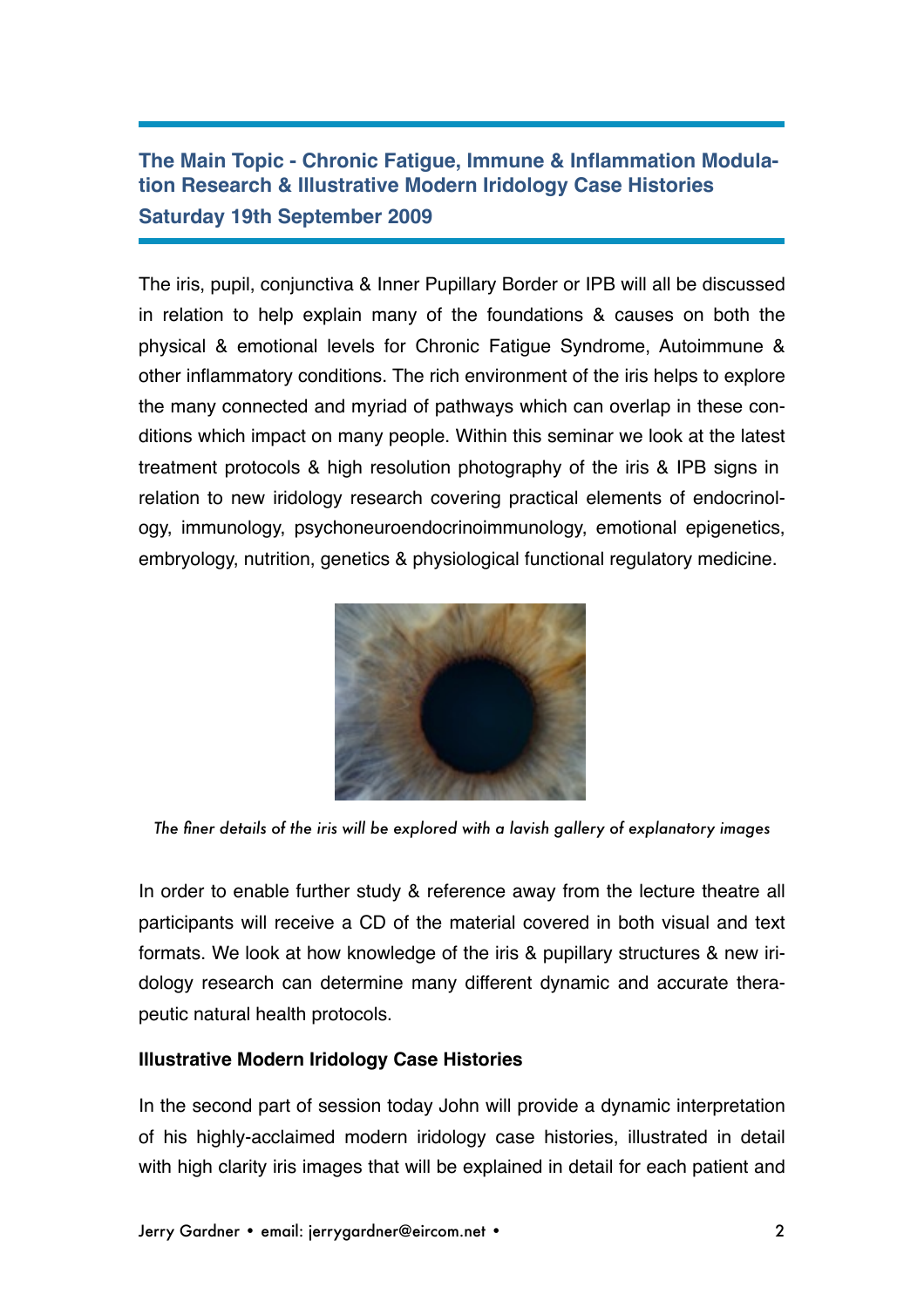their condition in relation to the iris, inner pupillary border signs, emotional dynamics, clinical signs & treatment plans on every level.

### **New Modern Iridology Research Findings & Practical Sessions Sunday 20th September 2009**

The latest modern iridology research finding will be covered this morning, information covered during this session will be the first time that this has been covered in the iridology world. This seminar will combine classical topography & the latest iridology research to explore the dynamic interactions of the liver, endocrine & immune systems, embryology & emotional dynamics in many different conditions.

 By popular request will finish the seminar's proceedings with a practical & experiential session from John's extensive clinical experience will be invaluable for all seminar participants - putting into practice what we have learned.